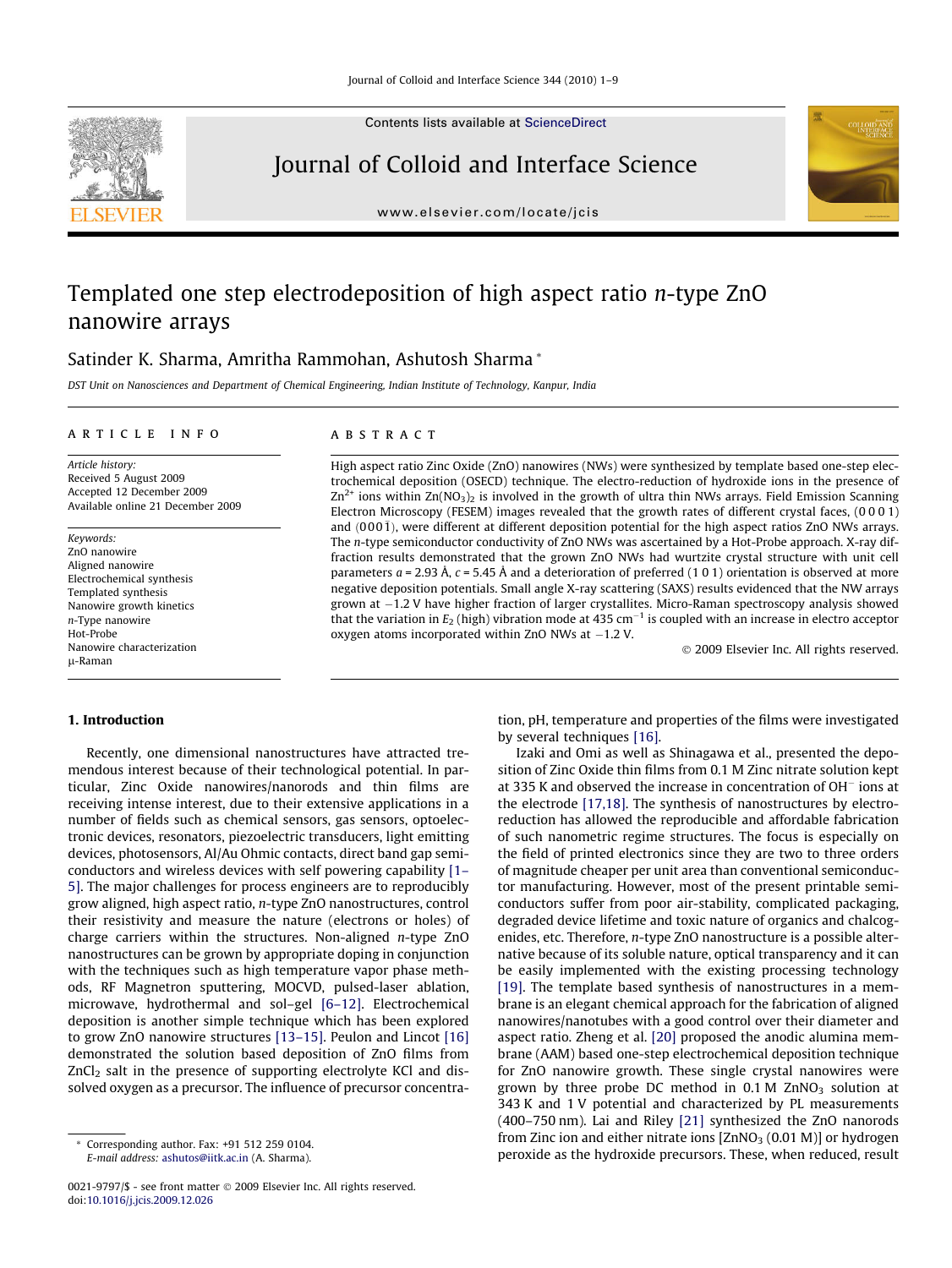in a local pH change at the electrode interface and the precipitation of ZnO through porous polycarbonate membrane. Polycrystalline nanowires were deposited from the peroxide electrolyte at fixed potential of –0.2 V at 22 °C, while single crystals were grown using nitrate ions at constant potential of  $-0.7$  V at 90 °C. The direction of nanorods grown at the higher temperature is perpendicular to the  $(10\bar{1}1)$  plane. A recent work by Cui [\[22\]](#page-8-0) investigated the effect of growth time, electrical potential, temperature and templated substrate on the morphology and composition of ZnO nanostructures synthesised by electrochemical deposition from an aqueous solution of Zinc nitrate and hexamine on a seeded Si substrate at the temperatures between  $90-95$  °C. The SEM images and XRD results show that the effect of negative potential enhanced the growth of single crystalline ZnO nanowires while positive potential results in nanodisks of ZnO and ZnO<sub>2</sub> composite. The growth rate of nanowires was observed to be similar for patterned as well as bare substrates [\[22\]](#page-8-0). Among the studies that specifically address field emission properties, Pauporte and Lincot [\[23\]](#page-8-0) reported the high aspect ratio  $\sim$ 8 of ZnO nanorods, grown at the GaN surface by (0.1 mM) ZnCl<sub>2</sub> at 80 °C. Lee et al. [\[24\]](#page-8-0) studied the field emission property of ZnO nanowires grown at Co nanoparticles dispersed on Si substrates by thermal heating of ZnO powder at 550 $\degree$ C. The average length, diameter and aspect ratio of fabricated nanowires were 13  $\mu$ m, 50 nm and 250, respectively. It is clear that the chemical composition, concentration of the reacting species, electrolyte temperature, agitation conditions, pH and additives are parametric knobs that influence the properties, stoichiometry and aspect ratio of the grown nanostructures [\[6,7,9,13–24\]](#page-8-0). However, the nature of carrier ( $n$ - or  $p$ -type) in the ZnO nanostructures and crystal faces responsible for the growth of aligned high aspect ratio nanowires by electrodeposition in a template have not yet been determined. Further, particle size measurements in ZnO crystallites and variation of acceptor oxygen atom incorporation with the ZnO lattice thus grown have not been performed, which are important in determination of the nanowire tip sharpness that controls field emission property.

The present study aims at the synthesis of high aspect ratio bundle of aligned ZnO nanowires in a polycarbonate membrane by a one-step electrochemical deposition (OSECD) from a dilute Zinc nitrate electrolyte. Effect of deposition potential on the kinetics of wire growth and aspect ratio are studied, which also suggests a mechanism of the nanowires formation and contribution of specific crystal faces for the well aligned growth. The ZnO nanowires grown by this technique are characterized for the type of majority charge carriers, size of crystallites, orientation of crystal planes, faces of crystal and the degree of incorporation of acceptor oxygen atoms within them.

#### 2. Materials and methods

#### 2.1. Synthesis of aligned ZnO nanowires

A typical synthesis of ZnO nano wires were carried out by Auto Lab PGSTAT Model302 (potentiostat/galvanostat) which involves a three-electrode cell system. A platinum strip (99.99% purity; 1.45  $\text{cm}^2$ ) served as the anode. A saturated silver/silver chloride (Ag/AgCl in saturated KCl) electrode was used as the reference and connected via a salt bridge. (All potentials are reported w.r.t. the potential of reference electrode). Cyclic voltammetry measurements were collected at a scanning speed of 20 mV/min. The average pore size, pore density and thickness of polycarbonate membrane (commercially available Whatman) used as template for the synthesis of ZnO nanowires were 100 nm,  $6 \times 10^8$  pores/  $cm<sup>2</sup>$  and 2 µm, respectively. All the reagents used were RA grade. The electrolyte used for ZnO nanowires fabrication was 0.1 M,  $Zn(NO_3)$ . 6H<sub>2</sub>O (2.978 gm in 100 ml H<sub>2</sub>O) dissolved in Milli-O  $\sim$ 18 M $\Omega$  water. Copper tape served as the cathode substrate for the nanowires' growth. The electrodeposition was carried out at  $-1.2$  V,  $-1.0$  V and  $-0.8$  V, at 75 °C. During deposition the current as a function of time is measured. After electrodeposition the electrolyte was drained out and the polycarbonate membrane was dissolved with choloroform. After that, the samples were subjected to rinsing with water and ethanol.

#### 2.2. Characterization techniques

Field Emission Scanning Electron Microscopy (FESEM) images of grown nanowires were captured using a Carl Zeiss Supra 40 microscope at an acceleration voltage of 10 kV. The atomic percentages or chemical analysis of Zinc and Oxygen in the grown ZnO nanowires were computed by Carl Zeiss FESEM equipped with Oxford Inca energy dispersive X-ray detector, which can access energy range down to 1 keV with its ultra thin window. This feature enables the sensitivity of Energy Dispersive Analysis of X-Rays (EDAX) detector for light elements.

The Hot-Probe analysis of ZnO nanowires was carried out by two 12 mm apart, submicron platinum electrodes. These electrodes were wired with a digital voltmeter to form a close loop circuit. A soldering iron attached with a sharp tungsten tip was used as a heating probe to perform this experiment. The Hot-Probe is connected to the positive terminal of the meter while the cold probe is connected to the negative terminal. Then, the hot electrode was heated up to the required temperature and pinned to the sample surface. All measurements were recorded for 40–60 s approximately.

Thin film X-ray diffraction (XRD) spectra of ZnO nanowires were taken perpendicular to the growth direction on a Thermo Electron diffractometer operating in the  $\theta$ –2 $\theta$  Bragg configuration using Cu Ka radiation. Data were collected at a scan rate of  $0.075\theta$  min<sup>-1</sup> and sampling interval of 0.002 $\theta$ . The voltage was set at 45 kV with a 44 mA flux.

The small angle X-ray scattering (SAXS) experiments of ZnO nanowires were performed with HECUS SAWAX (Cu-target, wavelength  $\lambda$  = 0.154 nm) operating at power of 2 kW. Scattering spectra were monitored in q-range  $(q = 4\Pi(\sin\theta)/\lambda)$  with  $2\theta$  being scattering angle.

The structural analysis of ZnO nanowires was carried out by the WiTec CRM 200 micro-Raman spectrometer coupled with a high resolution confocal optical microscope. The laser excitation of 514.5 nm was provided by an argon laser. The microscope objective used was Nikon 100X, with a working distance of 0.26. All the measurements were made at room temperature, to avoid heating effects in the spectra.

#### 3. Results and discussion

#### 3.1. Chronoamperometry growth kinetics of aligned ZnO NWs

[Fig. 1](#page-2-0) shows voltammetric curve of the  $Zn(NO<sub>3</sub>)<sub>2</sub>·6H<sub>2</sub>O$  electrolyte which was utilized for ZnO nanostructure deposition. According to this curve, the process of ZnO formation inside the polycarbonate pores initially involves diffusion of hydroxide ions and  $\text{Zn}^{2+}$  ions from bulk towards the pore mouth. After that, the ions diffuse towards the bottom of pores and get reduced on the surface of copper tape. The hydroxide ions are immediately precipitated in presence of  $\text{Zn}^{2+}$  to form  $\text{Zn}(\text{OH})_2$  which gets easily dehydrated at  $75^{\circ}$ C to form ZnO NWs. The phenomenology of the mechanism of this process is shown in inset of [Fig. 1.](#page-2-0) It describes the concentration profile variation inside a single pore after the application of the deposition potential to the electrolyte.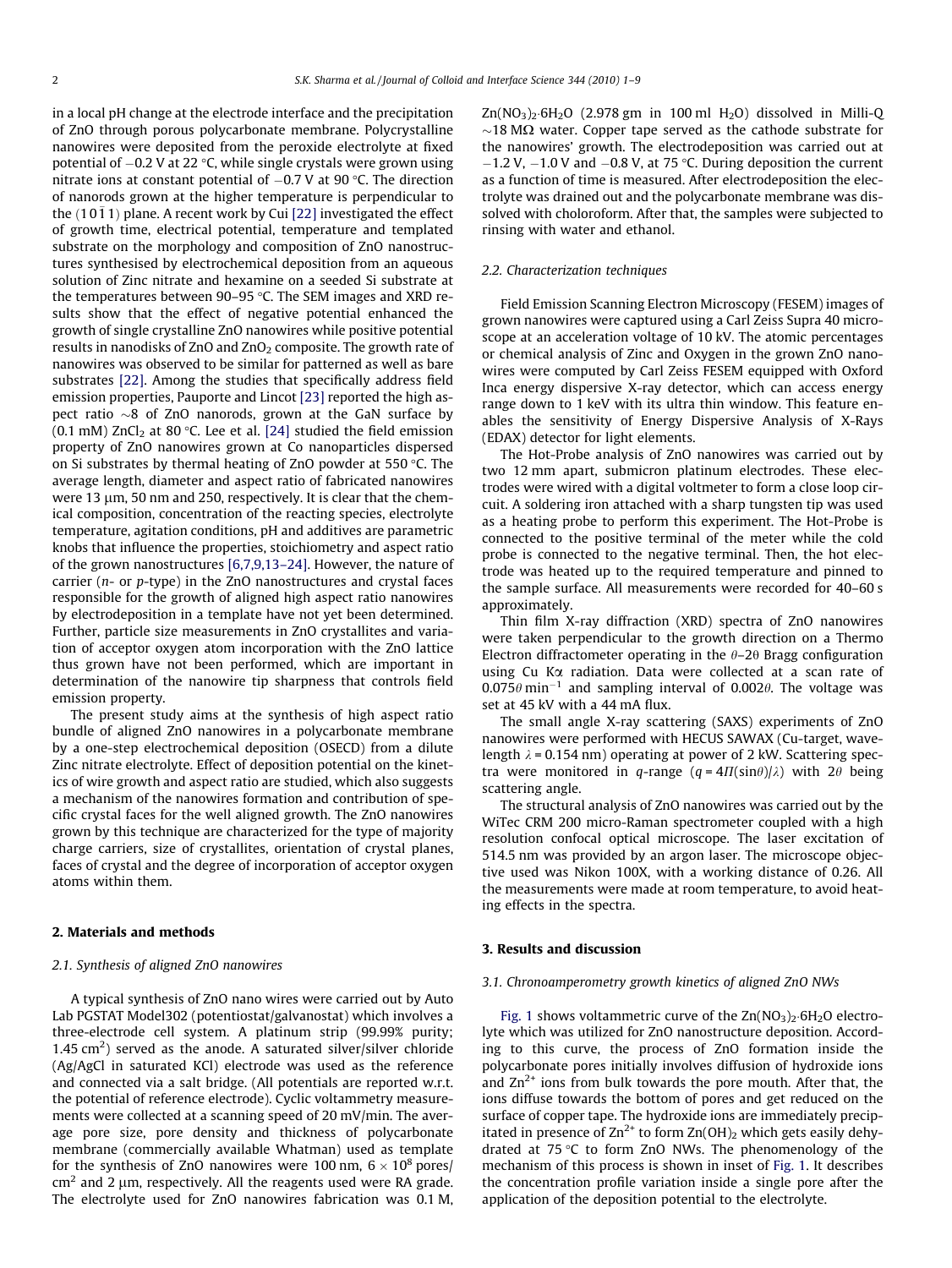<span id="page-2-0"></span>

Fig. 1. Cyclic voltammetric curve of  $Zn(NO<sub>3</sub>)6H<sub>2</sub>O$  (cathode, scan rate 20 mV/s, at 75  $°C$ ). Inset shows the concentration profile of grown species inside polycarbonate membrane of thickness  $(T_x)$ , radius  $(a)$  and diffusion layer length outside the pores  $(T_{x+\delta}).$ 

The concentrations of the electroactive species in the bottom of the pore, mouth of the pore and the bulk of the solution correspond to  $U_{\rm b}$ ,  $U_{\rm m}$  and  $U_{\rm v}$ , respectively [\[25\]](#page-8-0). However, in this process, it is not expected that a diffusion layer develops outside the polycarbonate pores. I–V characteristics (Fig. 1) show the deposition of Zinc oxide, Zinc and hydroxide ions at (a, b and c respectively) at various potentials. Zinc oxide deposition is associated with a cathodic current below -1.2 V and the reverse potential hysteresis is attributed to the nucleation over potential. However, the electroreduction of nitrate ions to nitrite ions generates hydroxide ions at the cathode. It gives rise to the diffusion controlled reduction wave towards more negative potential [\[13,26\]](#page-8-0). The potential at zero current is about  $-0.2$  V which is close to the expected value for a Zn $^{2+}/$ Zn redox system [\[14\].](#page-8-0) The steep increase in cathodic current at -1.3 V corresponds to Zinc deposition. During the reverse sweep the deposited zinc starts reoxidizing from -0.2 V. These results indicate a potential window between –0.2 V and –1.2 V for deposition of ZnO. We mostly investigated nanowires grown at  $-0.8,$ -1.0 and -1.2 V. High negative potentials (as shown in cyclic voltammetric curve; Fig. 1) at  $\sim$ –3 V result in hydrogen evolution and porosity of nanostructures.

A tentative scheme of electroprecipitation of ZnO nanowires from Zinc nitrate solution is given in the following equations

$$
NO_3^- + H_2O + 2e^- \rightarrow NO_2^- + 2OH^- \tag{1}
$$

$$
Zn^{2+} + 2OH^{-} \rightarrow Zn(OH)_{2} \rightarrow ZnO + H_{2}O
$$
 (2)

$$
Zn^{2+} + NO_3^- + 2e^- \rightarrow ZnO + NO_2^- \tag{3}
$$

The Zinc ions precipitate with the hydroxyl anions forming Zinc hydroxide which spontaneously dehydrates into ZnO as shown in Eq. (2). The overall mechanism of ZnO deposition from the electrolyte is given in Eq. (3). It may be noted that the electrochemical reduction of nitrate in the electrolyte demands the presence of  $Zn^{2+}$  ions in the solution. Postels et al. have proposed a similar mechanism of reduction of nitrate ions to nitrite ions to describe the mechanism of ZnO nanorod deposition [\[27\].](#page-8-0) In this work, the deposition of nanorods was accomplished by hindering the rate of  $\text{Zn}^{2+}$  ions at the substrate by means of a directing agent. Consequently, it has been suggested that the rate of ZnO NWs growth in the nitrate solution is limited by the charge transfer kinetics within the electrolyte.

Therefore, in view of this mechanism, the probability of ZnO nanowires growth without any additive with electroless technique is ruled out. The electroless deposition is only possible by three fundamental mechanisms of reacting species such as autocatalytic, substrate catalyzed, and galvanic displacement, which is not possible in this case [\[26\].](#page-8-0)

In this study, ZnO nanowires were synthesized by using the chronoamperometry method (constant voltage). The other experimental parameters were carefully controlled and kept constant, except the deposition time.

In order to follow the deposition process, the current was recorded as a function of time. Typically, we can delineate the deposition process into four different zones as shown in Fig. 2 [\[28\]](#page-8-0). After immersing the sample in the electrolyte, no external voltage is applied for 10 s until the open-circuit voltage between cathode and anode is stabilized. The voltage is then applied and the current exhibits a sharp increase in the region (I) that is ascribed to the charge in the electrical double layer. Following this, the reduction of  $Zn^{2+}$  ions located immediately at the cathode surface occurs. It creates a concentration gradient that causes a flux of ions towards the cathode. In this process, a decrease in current indicates the formation of the diffusion layer on the surface. During the growth of the ZnO needles in the pores, the current remains nearly constant in region (II). Once the ZnO nanowires reach the polymer surface caps start to grow on top of the nanowires. It results in an increase in current in region (III) because of increase in surface area. As shown in [Fig. 3A–C](#page-3-0) current–time (I–t) characteristics recorded at different voltages reveal three distinct zones. The current–time characteristics are measured at applied potentials of  $-1.2$  V,  $-1.0$  V and  $-0.8$  V. The slight increase in current at the beginning of deposition indicates the filling of the pores. When all the pores are filled, deposition occurs over the entire surface of the polycarbonate membrane and the current increases abruptly as shown in [Fig. 3](#page-3-0)A, the variation in current at 400 s reveals that the pore filling rate in region (II) is almost negligible for ZnO nanowires grown at  $-0.8$  V, while in [Fig. 3](#page-3-0)B at  $-1.0$  V the rate has been found to be increased beyond region II. Furthermore, in [Fig. 3](#page-3-0)C at the reduction potential -1.2 V current is found to be saturated, which reflects the completely filled pore. Therefore, the concerted effect of deposition potential, diffusion of reacting species and pore filling rate decides the aspect ratio of grown ZnO nanowire array embedded in polycarbonate template. These results indicate that as the po-



Fig. 2. Typical chronoamperometry  $(I-t)$  characteristics of template based ZnO nanowire synthesis.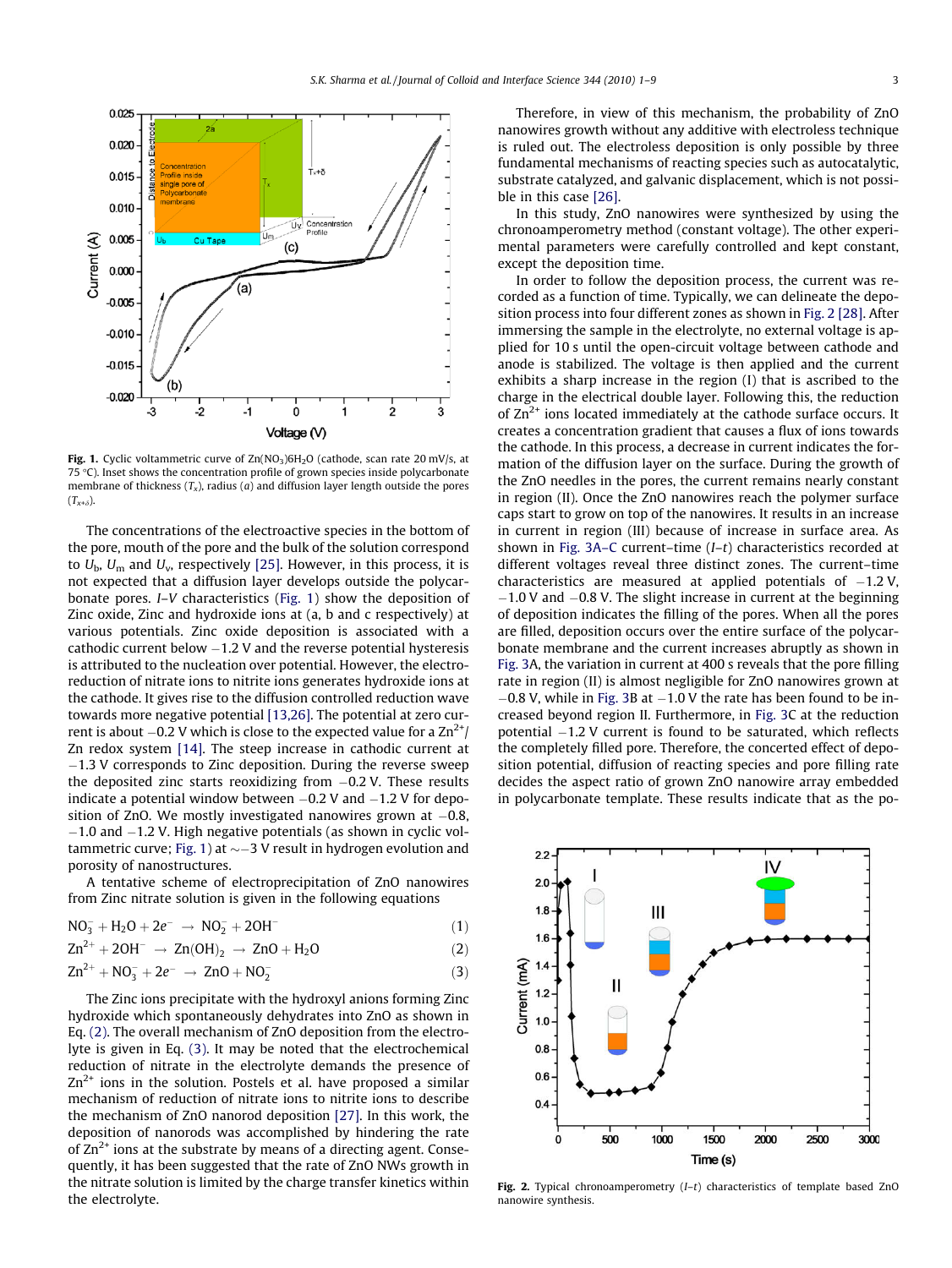<span id="page-3-0"></span>

Fig. 3. Current–time (I–t) curve of ZnO nanowires deposition in a polycarbonate membrane with 100 nm diameter of pores at  $-1.2$  V (C),  $-1.0$  V (B) and  $-0.8$  V(A), respectively. The inset shows the different stages of electrodeposition.

tential tends towards the more positive side the transition zone between regions II and III is delayed. This is attributed to the decrease in number of reducible  $Zn^{2+}$  ions present in the electrolyte [\[29\],](#page-8-0) which results in the slow kinetics of pore filling and therefore is a control over the aspect ratio of ZnO nanowires. Izaki and Omi presented an analogous reduction in the deposition rate of Zinc

Oxide film with reduction potential [\[17\].](#page-8-0) As shown in [Fig. 4,](#page-4-0) ZnO nanowires with well-defined facets are obtained when a potential of  $-1.2$  V is applied to substrate, because of negative potential derives the Zinc ions through the pores of membrane to the surface of substrate and enhances the deposition of ZnO.

Nanowire aspect ratio depends on the nuclei sizes, density and preferential orientation [\[22\].](#page-8-0) Only those nuclei with their c-axis perpendicular to the substrate surface can eventually grow into ZnO nanowires spanning across the full thickness of the membrane by diffusion-limited growth. The other nucleation sites with c-axis along the substrate surface or with small inclined angle would stop growing when they are long enough to be blocked by neighboring nanowires. In our case, the membrane thickness was 2 µm, which is also the maximum length of the nanowires obtained. Understanding the kinetics of growth, which is influenced by a host of factors, is important in controlling the wire length before it fills the entire pore.

The morphology of the grown ZnO nanowires was inspected with the help of FESEM as shown in [Figs. 4–6.](#page-4-0) However, the growth rate of the crystal is interconnected to the orientation of the coordination polyhedron at the interface.

Specifically, the crystal face at the corner of the coordination polyhedron present at the interface has the fastest growth rate; the crystal face with the edge of the coordination polyhedron present at the interface has the second fastest growth rate; the crystal face with the face of the coordination polyhedron present at the interface has the slowest growth rate. Therefore, the velocities of crystal growth along different directions have the following relation [\[30,31\]](#page-8-0):

$$
V_{\langle 0001\rangle} > V_{\langle 01\overline{1}1\rangle} > V_{\langle 01\overline{1}0\rangle} > V_{\langle 01\overline{1}1\rangle} > V_{\langle 000\overline{1}\rangle}
$$
 (4)

In the coordination structure of the ZnO crystal, the coordination number of Zn is four; all the tetrahedrons are connected together by corner sharing. [Fig. 4](#page-4-0) shows the morphology of the pyramidal type ZnO nanowires grown by one-step electrochemical  $t$ echnique at  $-1.2$  V have the prismatic form well aligned high aspect ratio nanowires, while the nanowires grown at more positive potential such as  $-1.0$  V and  $-0.8$  V having shortened prismatic form and reduction in high aspect ratio as shown in [Figs. 5 and 6.](#page-5-0)

These results indicate that the growth rates of the (0 0 0 1) and  $(000\bar{1})$  faces are different at different deposition potential. For  $-1.2$  V the  $(01\overline{1}\overline{1})$  face disappears, while at  $-1.0$  V and  $-0.8$  V  $(01\bar{1}1)$  face starts showing their dominating appearance. It leads to the formation of a sharp tip of  $\sim$ 15–20 nm on the grown nanowires. It is clearly seen from the micrographs that the diameter of the wires is approximately similar to the pore size. However, the ZnO nanowires are fragile, and break during the isolation process [\[32\]](#page-8-0). The vertical surfaces of the ZnO nanowires shown in [Fig. 4](#page-4-0) are smooth, suggesting that indicates the walls of the polycarbonate membrane template are also flat.

[Fig. 7](#page-6-0) shows the variation in the aspect ratio of the grown ZnO nanowires as a function of the deposition potential. The high aspect ratio of ZnO NWs turns out to be higher by a factor of three, as the deposition potential sweeps from  $-0.8$  V to  $-1.2$  V. This implies that at  $-1.2$  V, maximum numbers of  $\text{Zn}^{2+}$  ions are converted into ZnO nanowires with predominantly longitudinal growth.

The atomic percentage of constituents species from the EDAX measurements were calculated by the intensities of Zn signal normalized for the different samples so that the oxygen signal becomes comparable even at low scattering. No other element was detected in the EDAX spectrum, indicating that the impurities in the samples were below the detection limit of EDAX. The computed atomic percentages of Oxygen and Zinc from EDAX analysis for ZnO NWs grown at the potential  $-0.8$  V,  $-1.0$  V and  $-1.2$  V were  $57.4 \pm 0.706\%$  and  $42.5 \pm 0.993\%$ ,  $60.3 \pm 0.317\%$  and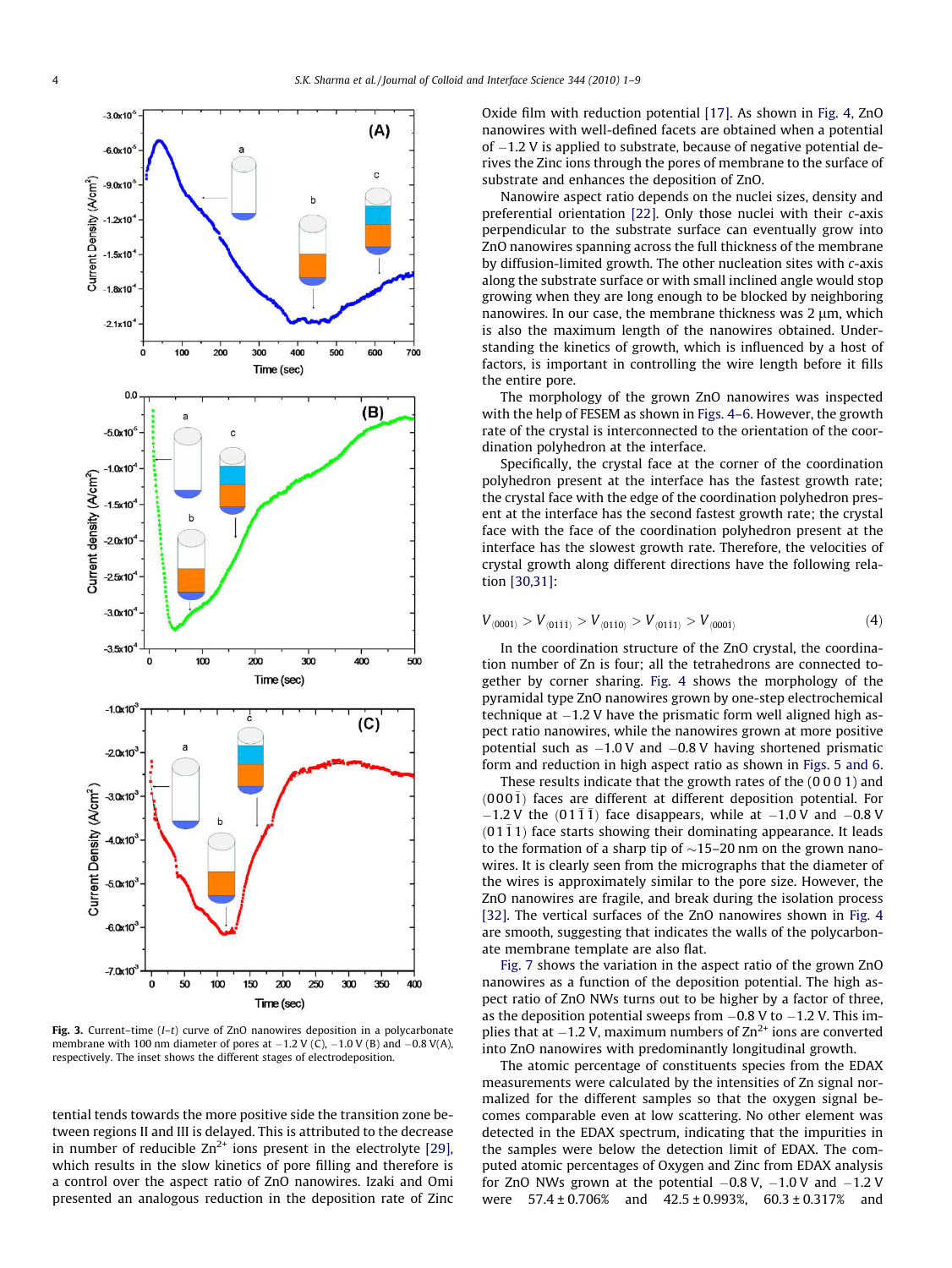<span id="page-4-0"></span>

**Fig. 4.** FESEM micrographs of ZnO nanowires grown from 0.1 M Zn(NO3)2·6H2O electrolyte at  $-1.2$  V ((A) aligned NW array, (C) individual nanowires (inset) and (B) cluster of NWs, (D–G) ZnO nanowires at different magnifications).

39.6 ± 0.813% and 79.0 ± 0.625% and 20.9 ± 0.131%, respectively. These results demonstrate the variation in atomic percentage of Zinc and Oxygen as a function of deposition potential. [Fig. 8](#page-6-0)A and B shows the growth mechanism of electrochemically deposited high aspect ratio ZnO nanowires. According to this mechanism, hydroxide ions form at cathode due to electro-reduction of nitrate ions to nitrite ions. It appears to be a major parameter deciding the mode of ZnO growth. Therefore, at –0.8 V crystal  $(01\bar{1}\bar{1})$  growth dominating as compared to  $(000\bar{1})$ , which results the enhancement in lateral direction of ZnO crystal growth and lowest aspect ratio of grown ZnO nanowires as shown in [Figs. 6](#page-5-0) [and 8A](#page-5-0). It may be due to at this potential the number of  $\text{Zn}^{2+}$  ions reacting with hydroxide ions is less, or lack of Zn(OH) $_4^{-2}$ , Zn(OH) $_{(\rm l)}^+$ ,  $\mathsf{Zn}(\mathsf{OH})^{\circ}_{\mathsf{2}(\mathsf{I})}, \ \mathsf{Zn}(\mathsf{OH})^{\mathsf{2-}}_{\mathsf{4}(\mathsf{I})}, \ \mathsf{etc.} \ \text{complexes in the solution}$ [\[33,34\]](#page-8-0). Consequently under the experimental conditions, probability of Zn $(OH)_4^{2-}$  formation was might be higher. As the potential approaches the more negative value  $(-1.0 V$  and  $-1.2 V)$ , the longitudinal growth of ZnO nanowires is higher than the lateral [\[30,33,34\],](#page-8-0) because of the crystal faces  $(01\bar{1}1)$  starts to disappear because of number of Zn $(OH)_4^{-2}$  complex units increasing near the tip where they get adsorbed as shown in [Fig. 8](#page-6-0)B. These  $Zn^{2+}$  ions complexes accumulated at the tip and resulted in the (0 0 0 1) face growth of the ZnO crystal. Finally they get reduced in the form of well aligned ZnO nanowire arrays [\[34\]](#page-8-0). The nanostructure formed by this mechanism shows high aspect ratio and lattice symmetry as shown in Figs. 4 and 5.

#### 3.2. Majority charge carriers characterization

The estimation of majority charge carriers in the ZnO nanowires is done through Hot-Probe technique. It is a simple yet efficient way to distinguish between *n*-type and *p*-type of ZnO semiconductors nanowires. The ZnO nanowires show a positive voltage 109, 83, 68 mV readout at the voltmeter corresponding to nanowires grown at  $-1.2$  V,  $-1.0$  V and  $-0.8$  V, respectively. This positive magnitude of voltage indicates that grown ZnO nanowires are ntype semiconductors. The higher value of readout voltage for -1.2 V shows that the ZnO starts to segregate as a separate phase in the grain boundary regions [\[35\]](#page-8-0). A simple explanation for this experiment is that the thermally excited majority free charge carriers are translated within the ZnO nanowires from the Hot-Probe to the cold probe. Thus, the Hot-Probe surrounding zone becomes charged with minority carriers and the cold probe remains neutral [\[36\]](#page-8-0). This semiconductor behavior may be a composite effect of oxygen vacancy, Zinc interstitial, Zinc vacancy and interstitial site oxygen within the ZnO nanowires.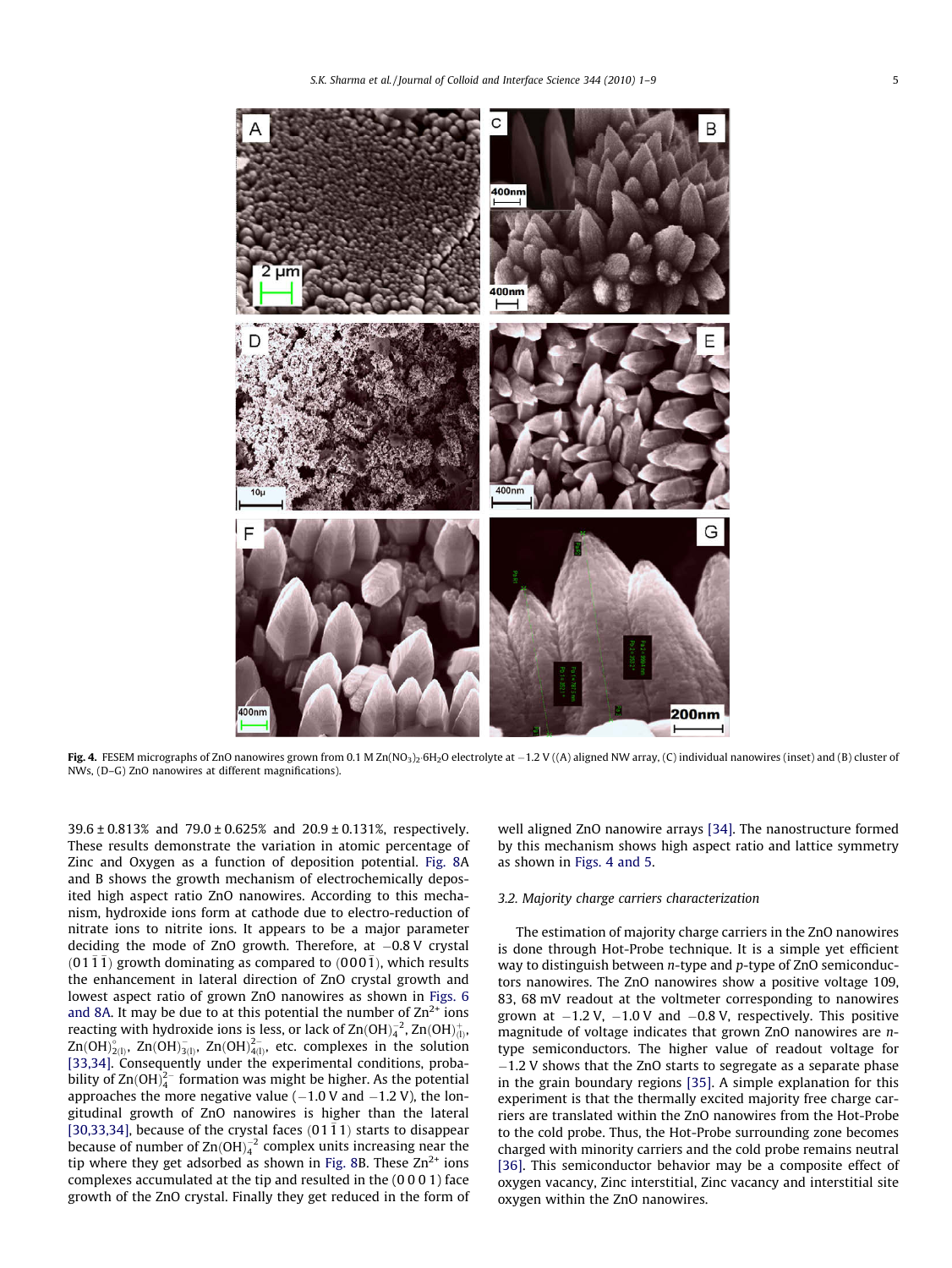<span id="page-5-0"></span>

**Fig. 5.** FESEM micrographs of ZnO nanowires prepared from 0.1 M Zn(NO<sub>3)2</sub>·6H<sub>2</sub>O electrolyte at  $-1.0$  V ((A–D) ZnO nanowires at different magnifications).



**Fig. 6.** FESEM micrographs of ZnO nanowires prepared from 0.1 M Zn(NO<sub>3</sub>)6H<sub>2</sub>O electrolyte at  $-0.8$  V ((A–D) ZnO nanowires at different magnifications).

## 3.3. X-ray diffraction analysis of aligned ZnO NWs

[Fig. 9](#page-6-0) shows the X-ray diffractogram of the electrochemically grown ZnO nanowires having lattice parameters  $a = 2.93$  Å,  $c = 5.45$  Å and wurtzite crystal structure. The crystallites demonstrate an elongation in the [0 0 2] direction and a contraction in the [1 0 0] direction with respect to bulk lattice parameters  $(a = 3.24 \text{ Å}, c = 5.20 \text{ Å})$  [\[37,38\]](#page-8-0). The intensity of ZnO (101) reflection remains maximum for all voltages, while the (1 0 0) and (0 0 2) intensities vary with the deposition potential. The relative intensities of the peaks of ZnO were computed considering the highest peak for ZnO i.e. the (1 0 1) peak. The intensity counts for each of the peaks and the calculated relative intensities are tabulated below in [Table 1](#page-7-0). Therefore, as the deposition potential approaches a more negative magnitude, the preferred orientation of (1 0 1) is deteriorated.

A similar dependence of the preferred orientation of the deposited ZnO films on the deposition potential was previously reported [\[17\]](#page-8-0). This is probably because of the presence of Zinc defects in the interstitial voids, causing disordering of the lattice.

The crystallite size of the nanowires estimated from the FWHM (full width at half maximum) values was  $22 \pm 2$  nm for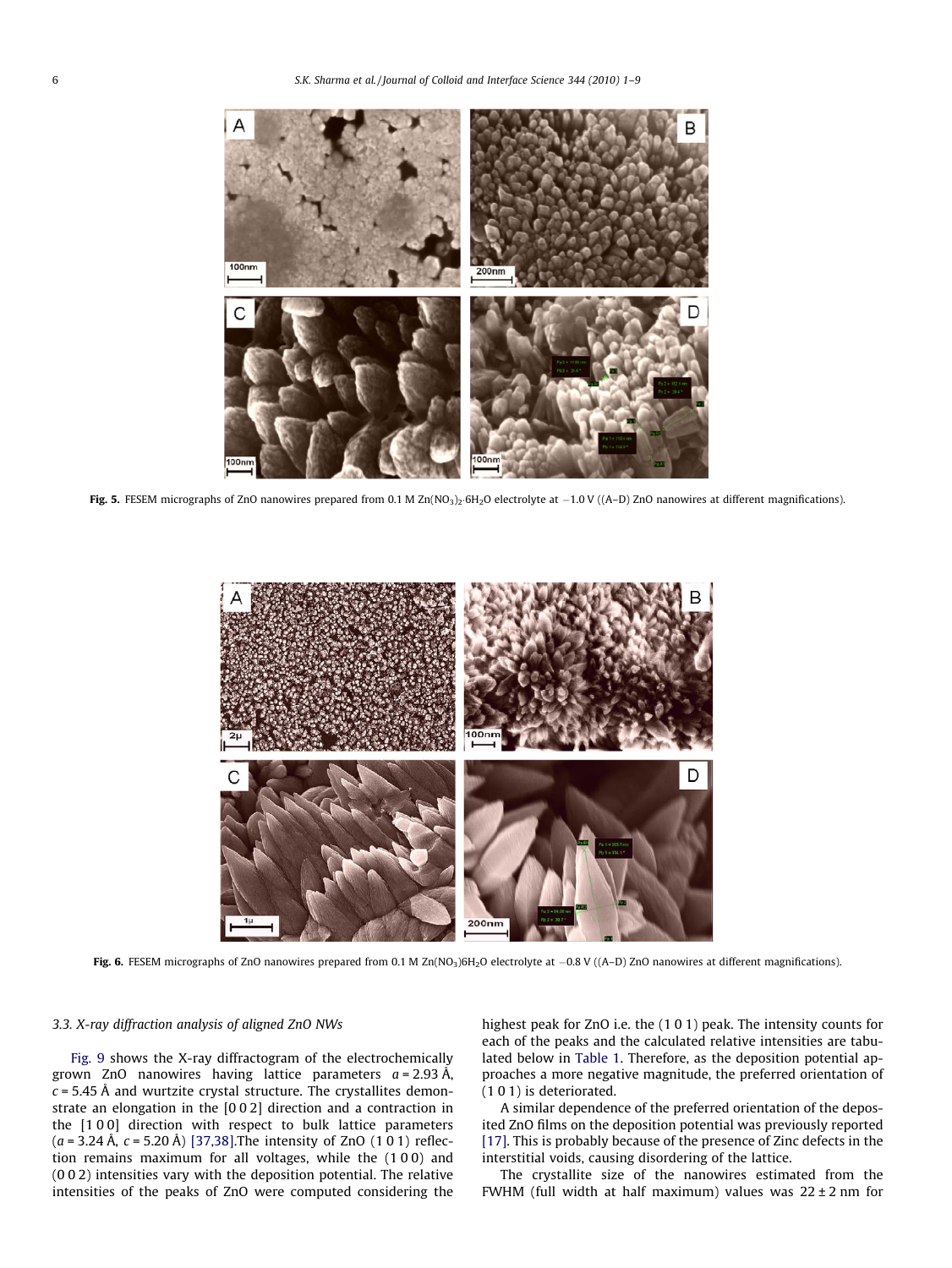<span id="page-6-0"></span>

Fig. 7. Variation in aspect ratio of grown ZnO nanowires as a function of deposition potential.



**Fig. 9.** XRD diffractogram of electrochemically grown ZnO nanowires at  $-0.8$  V  $-1.0$  V and  $-1.2$  V. XRD measurements were made perpendicular to the growth direction.



Fig. 8. A and B shows the crystal faces and the mechanism of ZnO growth embedded in polycarbonate membrane.

potentials  $-0.8$  V,  $-1.0$  V and  $-1.2$  V. Considering the relative intensities of the peaks, the crystallite size and diameter from FESEM images, it is possible that the ZnO nanowires are polycrystalline.

## 3.4. SAXS analysis of aligned ZnO NWs

The crystallite size computed from XRD data is only an average size and the variation with deposition potential cannot be well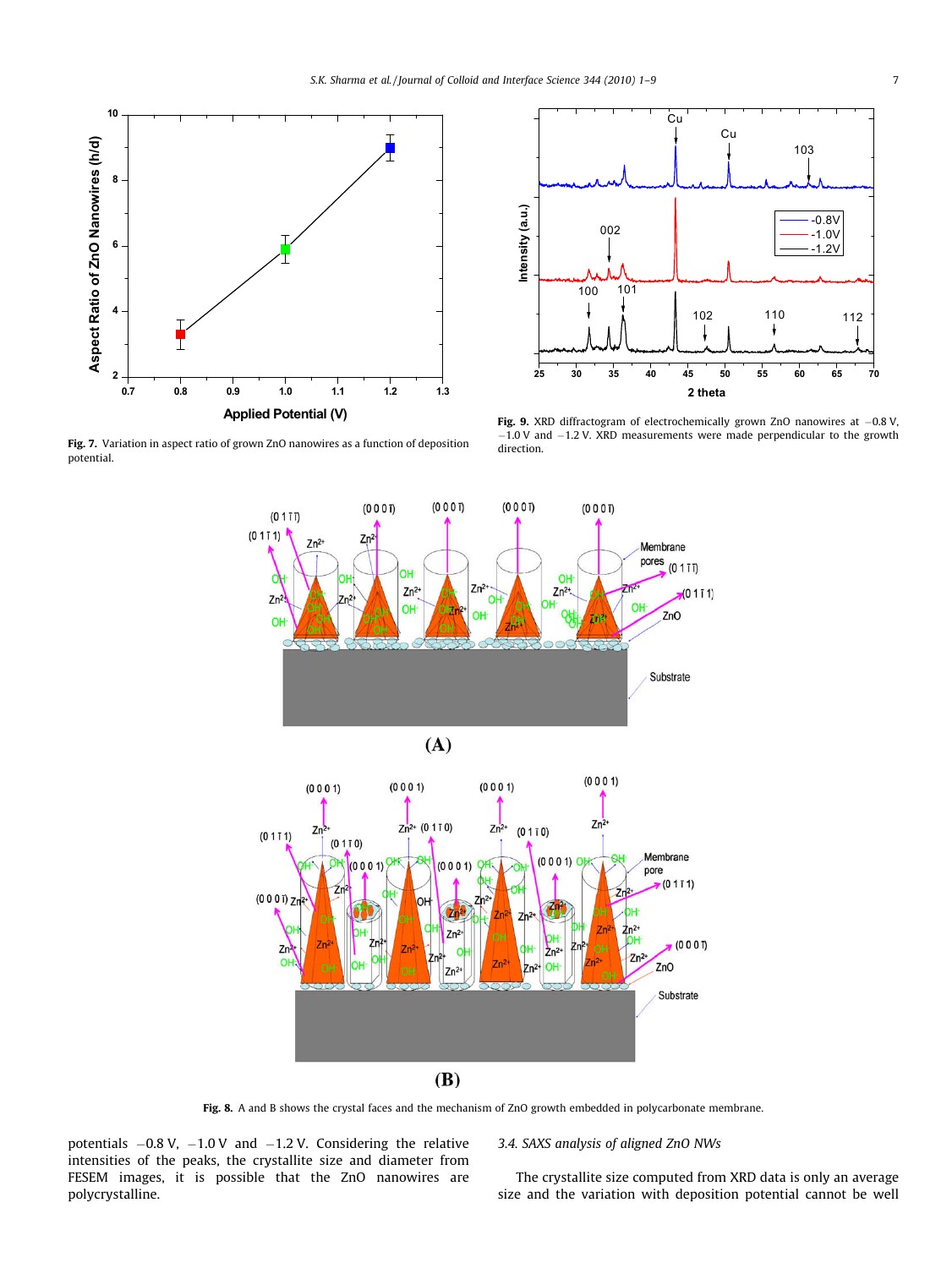<span id="page-7-0"></span>Table 1 Intensity counts for ZnO peaks and the calculated relative intensities.

| ZnO peak            | Intensity $(a.u.)$ | Relative intensity |  |
|---------------------|--------------------|--------------------|--|
| Case $(i) -1.2 V$   |                    |                    |  |
| (100)               | 119                | 71                 |  |
| (002)               | 87                 | 52                 |  |
| (101)               | 167                | 100                |  |
| Case (ii) $-1.0$ V  |                    |                    |  |
| (100)               | 50                 | 27                 |  |
| (002)               | 58                 | 31                 |  |
| (101)               | 185                | 100                |  |
| Case (iii) $-0.8$ V |                    |                    |  |
| (100)               | 42                 | 26                 |  |
| (002)               | 42                 | 26                 |  |
| (101)               | 161                | 100                |  |

characterized. The estimation of the volume distribution of crystallite sizes in the ZnO nanowires were carried out by small angle Xray scattering (SAXS) combined with wide angle X-ray diffraction (WAXD. This combination of methods allows us to estimate two relevant size parameters. One of them, derived from SAXS data, gives us information about the size of particles. The other, estimated by WAXD, is the size of crystallites. In the analysis of nanostructure by SAXS, a particle is defined as a volume of homogenous electron density. The definition of crystallite in the analysis of the width of the Debye–Scherrer lines differs from the definition of particle. Generally, a particle can be formed of many crystallites. Although, both methods give weighted average sizes. The scattering intensity  $I(q)$  is given by

$$
I(q) = \int_{R \min}^{R \max} N(R) I_0(qR) dR \tag{5}
$$

 $I_0$  (qR) is the form factor of a sphere of a radius R and  $N(R)$  is the density of number of particles as a function of the radius R, in the range between a minimum ( $R_{min}$ ) and maximum ( $R_{max}$ ) value.

Fig. 10 shows the variation in SAXS intensities,  $I(q)$  versus the modulus of scattering vector, q, in the logarithmic scale for ZnO nanowires deposited at different potentials.

The scattering intensity  $I(q)$  maxima computed for ZnO nanowires grown at  $-1.2$  V,  $-1.0$  V and  $-0.8$  V reduction potential are 779, 269 and 130, respectively which indicates a variation in crystallite size distribution. As shown in the graph, the decay of apparent SAXS intensities at larger values of q is significantly faster for



Fig. 10. SAXS intensity  $I(q)$  as a function of scattering vector  $[q]$  at deposition potentials -0.8 V, -1.0 V and -1.2 V.

ZnO nanowires grown at  $-1.2$  V as compared to the wires grown at  $-1.0$  V and  $-0.8$  V. This result is attributed to the ZnO nanowires subjected at  $-1.2$  V potential having increased fraction of larger crystallites [\[39\].](#page-8-0) As the reduction potential approaches to positive side the fraction of large nanostructure crystallites is decreased. When q is low, the decay in scattering intensity,  $I(q)$  is not sufficiently different to interpret that the fraction of smaller size crystallites varies with deposition potential. Thus, we can tentatively conclude that the fraction of small crystallites remains the same for the three depositing voltages while the fraction of larger crystallites increases as the potential tends to the more negative side. Hence, the crystallites size computed from the SAXS measurement is  $\sim$ 20 nm for  $-1.2$  V deposition potential.

#### 3.5. Micro-Raman analysis of aligned ZnO NWs

Fig. 11 shows the Raman spectra of the ZnO nanowires grown at voltages  $-0.8$  V (a),  $-1.0$  V (b) and  $-1.2$  V (c).

The frequencies of the Raman peaks are extracted from experimental data and all the peaks are labeled on the basis of theoretical analysis of symmetry groups as shown in [Table 2](#page-8-0). In the wurtzitetype ZnO, the high aspect ratio lattice is mainly reflected by two types of lattice phonons. An  $A_1$  branch in which the Raman-active phonon is polarized in the z-direction and an  $E_1$  branch in which the phonon is polarized in the xy-plane are observed. Both  $A_1$ and  $E_1$  symmetries are Raman active and splits into LO (longitudinal optical) and TO (transverse optical) components with different frequencies, because of the macroscopic electronic fields associated with the LO phonons. The lower-frequency  $E_2$  (low) mode is associated with the vibration of the heavy Zn sub-lattice, while the higher-frequency  $E_2$  (high) mode involves only the oxygen atoms within the lattice. Experimentally,  $E_2$  (high) and  $E_2$  (low) phonon modes are observed at  $435 \text{ cm}^{-1}$  and  $96 \text{ cm}^{-1}$ , respectively. The FWHM at  $-0.8$  V,  $-1.0$  V and  $-1.2$  V are 49.9, 53.2 and 57.1, respectively. It indicates that as deposition potential approaches to more negative value the FWHM of ZnO nanowires increases, which in turn indicates an increase in number of electron acceptor oxygen atoms in ZnO structure [\[40\].](#page-8-0)

The broad peak at 328  $cm^{-1}$  is attributed to multiple-phonon scattering processes. An additional weak peak at  $206 \text{ cm}^{-1}$  is observed and its origin is still not clear. Alim et al. observed a similar peak and suggested that it might be the local vibrational mode related to intrinsic defects in the host lattice [\[41–43\]](#page-8-0). However, more



Fig. 11. Micro-Raman scattering spectra of ZnO nanowires grown at voltages  $-0.8$  V (a),  $-1.0$  V (b) and  $-1.2$  V (c).